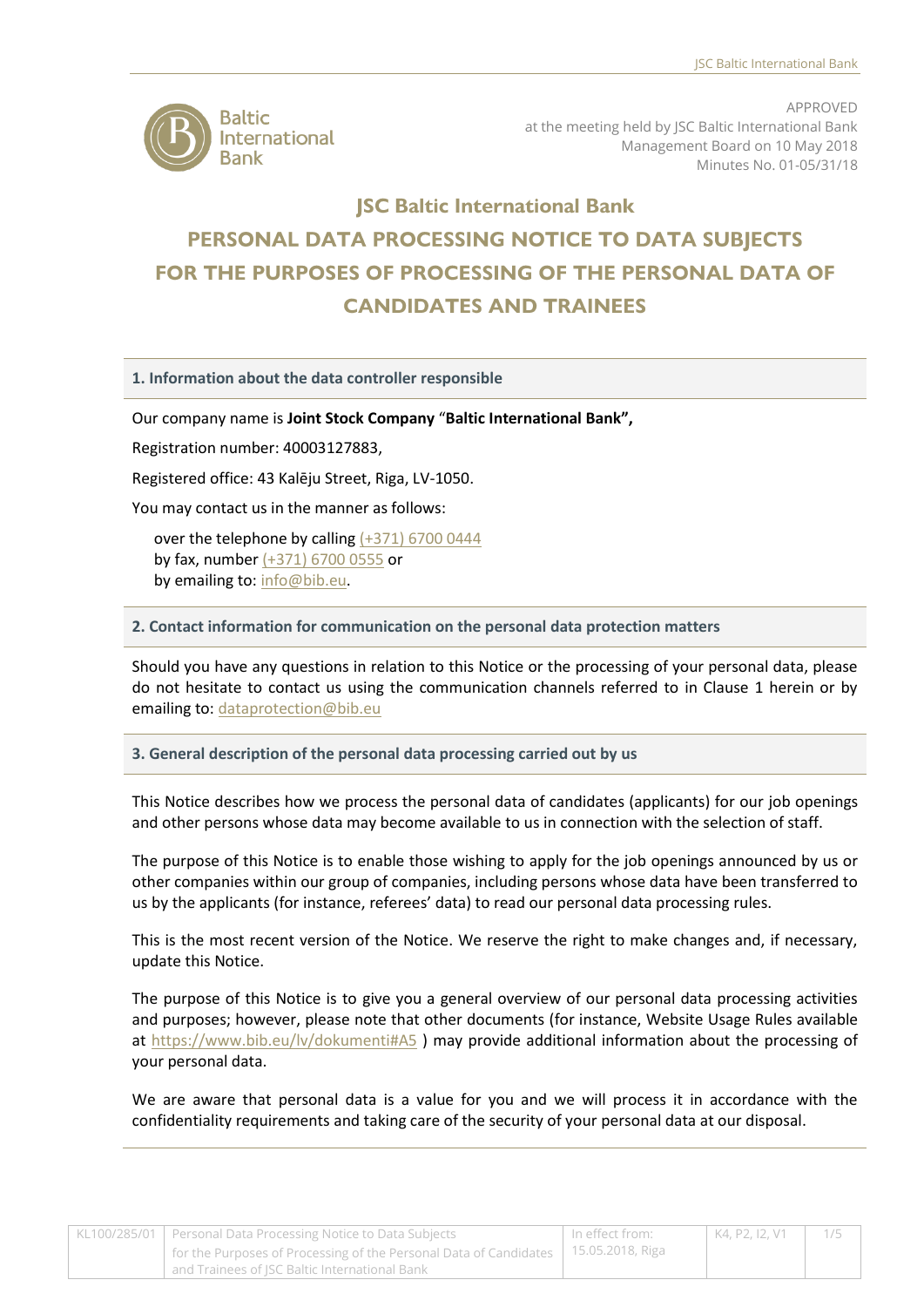**4. For what purposes will we process your personal data and what is the lawful basis for the processing of personal data?**

We will process your personal data only for the predefined legitimate purposes, including:

# a) **To ensure the employee selection process and implementation of the rights and obligations arising therefrom** –

Within the framework of this purpose, we collect CVs and enclosed documents from the applicants, contact applicants and the referees specified by the applicants to collect references; subject to the applicant's consent, we store CVs for other competitions; also, to be able to defend our interests in litigation, we store data to reply to claims and lawsuits filed in courts.

For this very purpose and the above sub-purposes, we may require at least the personal data as follows: the applicant's first name, surname, contact information (e-mail, telephone number), applicant's education and previous work experience, persons who can give references and their contact details, references on the applicant as well as other information that may be relevant for the respective position and identification of the most suitable applicant.

The main lawful bases for the meeting of said purposes are:

- consent (Article  $6(1)(b)$  of the General Data Protection Regulation<sup>1</sup>) in relation to the CV submission fact and storage of CV for further competitions;
- entry into a contract with the data subject (Article 6(1)(b) of the General Data Protection Regulation) – in relation to the processing of personal data of the applicants with whom the employment contract will be concluded;
- compliance with legal obligations (Article  $6(1)(c)$  of the General Data Protection Regulation in some cases, in relation to the specific data types if the regulatory enactments determine mandatory requirements for the specific position;
- legitimate interests pursued by the data controller responsible (Article  $6(1)(f)$  of the General Data Protection Regulation) – in relation to the provision of proof in the event of potential claims as well as in relation to the amount of information required.

## b) **To enter into the employment or traineeship contract** –

Within the framework of this purpose, we collect information that needs to be included in the employment or traineeship contract and its annexes; we will identify you, verify your qualification documents, draw up the employment or traineeship contract

For this purpose, we may require at least the personal data as follows: the employee's or trainee's first name, surname, identity number, residential address, telephone number, commencement date of the employment relationship or traineeship, place of work, employee's education data, employee's qualification data, description of the job duties to be performed, position, work contact details, amount of salary, current account number; if need be, data relating to the state of health.

The main lawful bases for the meeting of said purposes are:

**.** 

- entry into a contract with the data subject (Article 6(1)(b) of the General Data Protection Regulation);
- compliance with legal obligations (Article  $6(1)(c)$  of the General Data Protection Regulation in relation to the information to be specified in the employment contract and the required

| KL100/285/01   Personal Data Processing Notice to Data Subjects                                                                       | In effect from: | K4. P2. I2. V1 |  |
|---------------------------------------------------------------------------------------------------------------------------------------|-----------------|----------------|--|
| for the Purposes of Processing of the Personal Data of Candidates   15.05.2018, Riga<br>and Trainees of ISC Baltic International Bank |                 |                |  |

<sup>&</sup>lt;sup>1</sup> REGULATION (EU) 2016/679 (27 APRIL 2016) OF THE EUROPEAN PARLIAMENT AND OF THE COUNCIL on the protection of natural persons with regard to the processing of personal data and on the free movement of such data, and repealing Directive 95/46/EC (General Data Protection Regulation)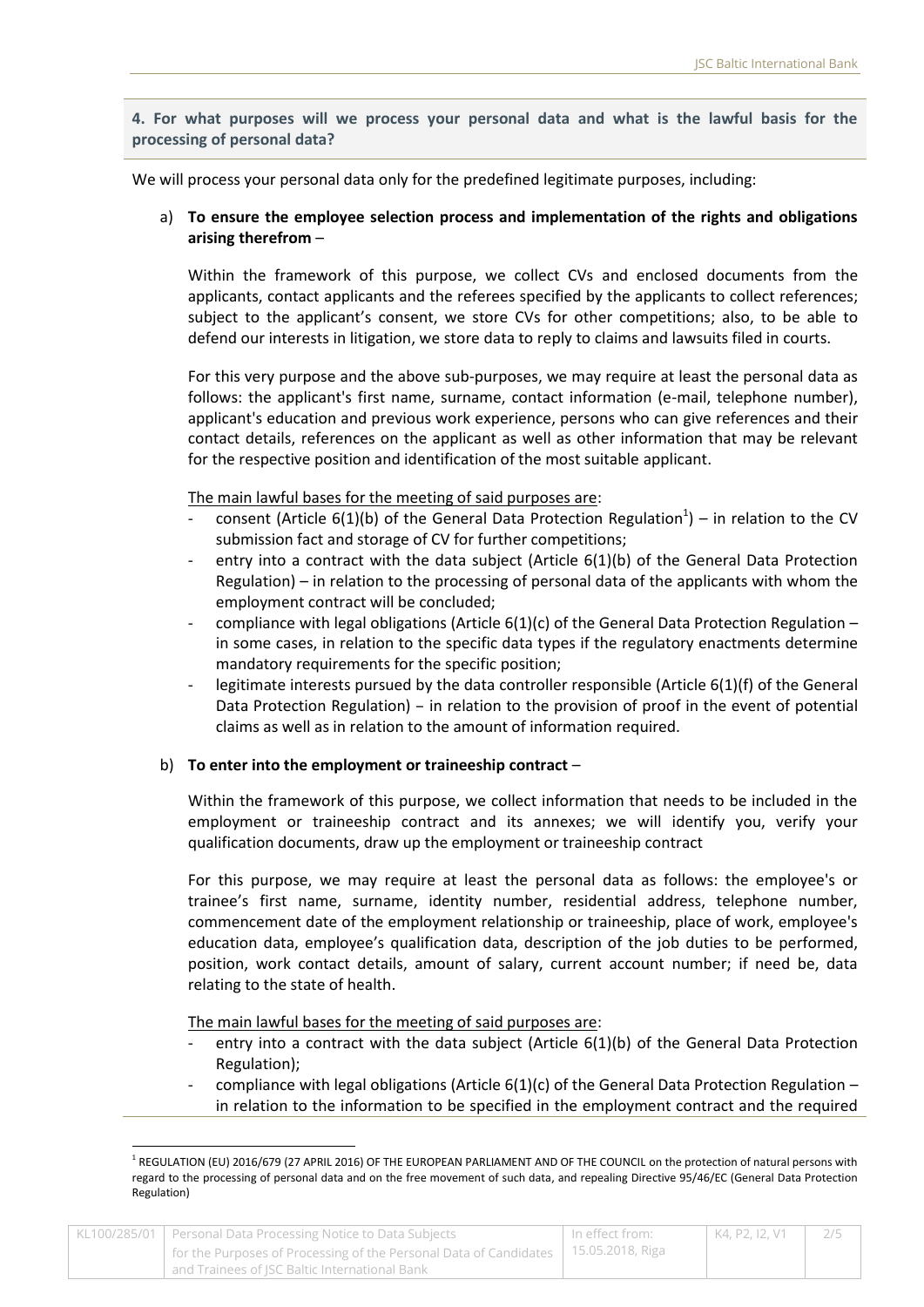qualification criteria as well as informing the state authorities about the fact of employment (for instance, State Revenue Service);

carrying out the obligations and exercising rights of the data controller responsible in the field of employment (Article 9(2)(b) of the General Data Protection Regulation) – in relation to the processing of special categories of data (health data, trade union membership).

# **c) Prevention of threat to security, property interests, and pursuing our other legitimate interests or legitimate interests of third parties**

Within the framework of this purpose, we would need to perform video surveillance of our area, buildings and other properties, use personal data processors to ensure different functions and, if need be, exchange information within the group of companies, exercise the right to pursue own legitimate interests granted under the regulatory enactments.

For this purpose, we may need to process at least the personal data as follows: data in the video recordings, data on premise visits fixed in the access control systems, etc.

The main lawful bases for the meeting of said purposes are:

legitimate interests pursued by the data controller responsible (Article  $6(1)(f)$  of the General Data Protection Regulation).

#### **5. Who can access your personal data?**

We implement the respective measures to process your personal data in accordance with the applicable legal enactments and ensure that your personal data is not accessed by third parties who do not have the appropriate legal basis for the processing of your personal data.

If need be, your personal data may be accessed by:

- 1) the Bank's or other companies' employees or directly authorised persons who need it to perform their job duties, for instance, accountants, immediate managers, employees of the HR Management Directorate;
- 2) personal data processors in accordance with their services and only in the scope required, for instance, accounting service providers, auditors, financial management and legal advisors, database maintainer, other persons connected with the process of selection of staff of the controller and other companies within our group of companies;
- 3) state and municipal institutions in the cases specified in the legal enactments, for instance, law enforcement authorities, tax authorities;

## **6. What counterparties in the personal data processing or personal data processors do we choose?**

We implement the respective measures to ensure the processing, protection and transfer of your personal data to data processors in accordance with the applicable legal enactments. We carefully select personal data processors and, when making data transfer, we evaluate its necessity and the amount of data to be transferred. Data transfer to processors is carried out subject to the requirements of confidentiality and secure processing of personal data.

At present, we may cooperate with the personal data processor categories as follows:

- 1) outsourced accountants, auditors, financial management and legal advisers;
- 2) owner/developer/maintainer of the IT infrastructure, database;
- 3) other persons connected with the provision of our services;
- 4) health insurance company and mandatory health check-up performer;
- 5) service providers or organisers, for instance, to participate in a marathon, purchase sports club membership, for educational institutions, etc;
- 6) photographers taking photos/shooting videos during events;

| KL100/285/01   Personal Data Processing Notice to Data Subjects                         | l In effect from: | K4. P2. I2. V1 | 3/5 |
|-----------------------------------------------------------------------------------------|-------------------|----------------|-----|
| 15.05.2018, Riga 1 for containing of the Personal Data of Candidates   15.05.2018, Riga |                   |                |     |
| and Trainees of ISC Baltic International Bank                                           |                   |                |     |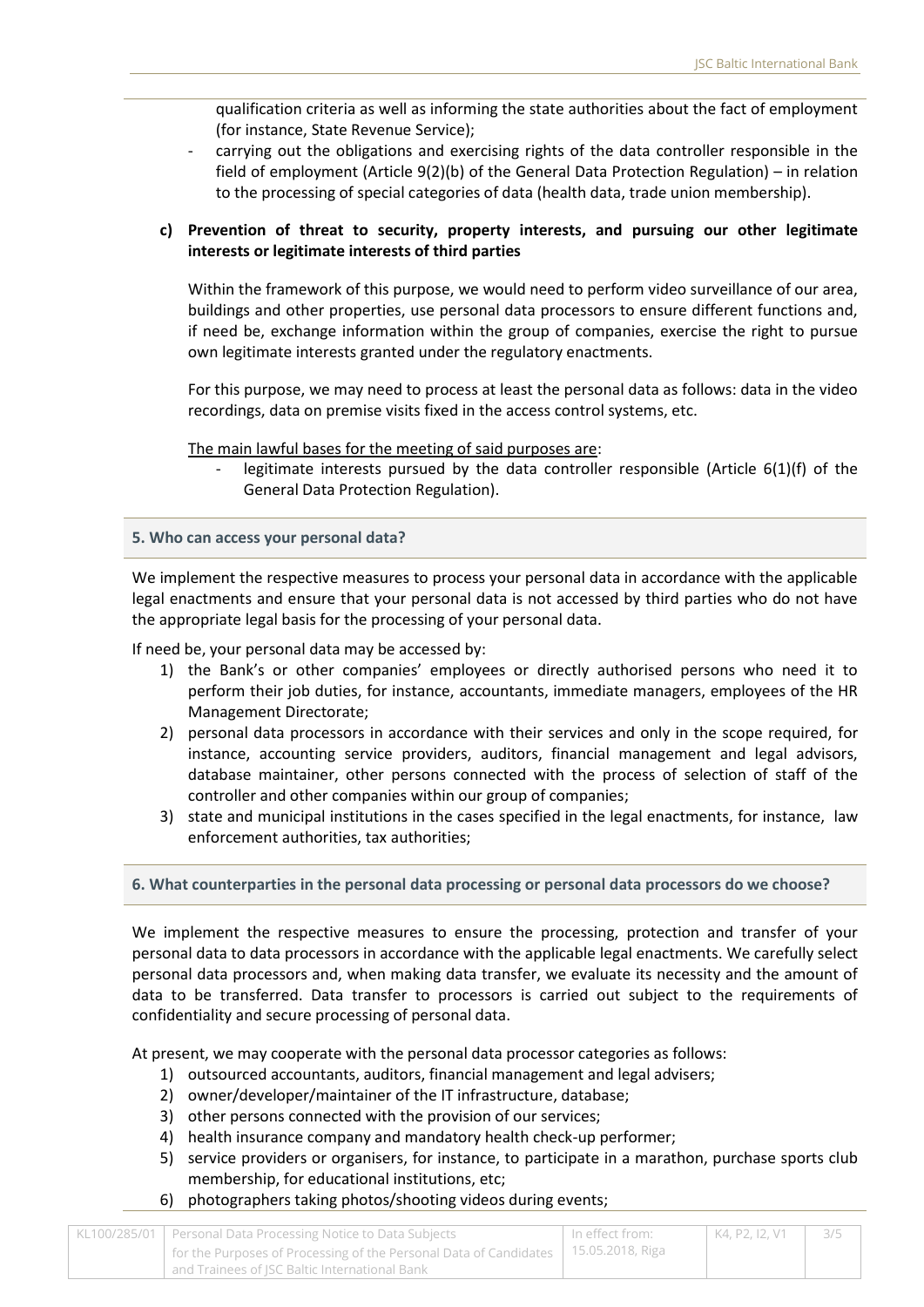- 7) business trips related to the performance of job duties (plane tickets, hotels);
- 8) external trainers (if certificates containing personal data are given after training);
- 9) business card makers;
- 10) sworn notaries employees drawing up powers of attorney.

From time to time, there may be changes in the categories of personal data processors; such changes will also be made in this document.

**7. Are your personal data transferred outside the European Union (EU) or the European Economic Area (EEA)?**

We do not transfer data to the countries outside the European Union or the European Economic Area.

#### **8. How long will we store your personal data?**

Your personal data is stored for as long as its storage is required for the respective personal data processing purposes as well as in accordance with the requirements of the applicable legal enactments.

When assessing the personal data storage duration, we take into account the requirements of the applicable legal enactments, contractual obligation fulfilment aspects, your instructions (for instance, in the case of consent) as well as our legitimate interests. If your personal data is no longer required for the purposes specified, we will erase or destroy it.

For instance, we will store your CVs and enclosed documents submitted for the specific job opening until the end of the competition as well as for at least six months thereafter in order to protect ourselves in case of possible claims and legal proceedings against us. In turn, if you have submitted CVs and enclosed documents without mentioning the specific job opening or have given consent to the use of your CV and enclosed documents for later staff screenings, we will store your CV and enclosed documents for one year. You are always entitled to withdraw your consent to the storage of such data.

If the employment contract is signed with you, the CV and enclosed documents, as required, may be added to your employee file and stored for the entire duration of the employment contract.

**9. What are your, as the data subject, rights in relation to the processing of your personal data?**

#### **Personal data updating**

If there are changes in the personal data you have provided to us, for instance, changes in contact address, telephone number or e-mail address, please contact us and provide us with the up-to-date data so that we can meet the respective personal data processing purposes.

#### **Your right to access and rectify your personal data**

In accordance with the requirements of the General Data Protection Regulation, you are entitled to access your personal data at our disposal, request its rectification, erasure, processing restriction, object to the processing of your data, and the right to data portability in the cases and under the procedure specified in the General Data Protection Regulation.

We respect your right to access and control your personal data; therefore, upon receipt of your request we will respond to it within the timeframes specified in the regulatory enactments (usually not later than within one month if there is no specific request that takes more time to prepare a reply) and, if possible, will either rectify or erase your personal data.

You can obtain information about your personal data available to the Bank or exercise your other rights as the data subject in one of the following ways:

1) by submitting the respective application to the Bank in person and identifying yourself in our

| KL100/285/01   Personal Data Processing Notice to Data Subjects                                   | In effect from: | K4, P2, I2, V1 | - 4/5 |
|---------------------------------------------------------------------------------------------------|-----------------|----------------|-------|
| <sup>1</sup> for the Purposes of Processing of the Personal Data of Candidates   15.05.2018, Riga |                 |                |       |
| and Trainees of ISC Baltic International Bank                                                     |                 |                |       |